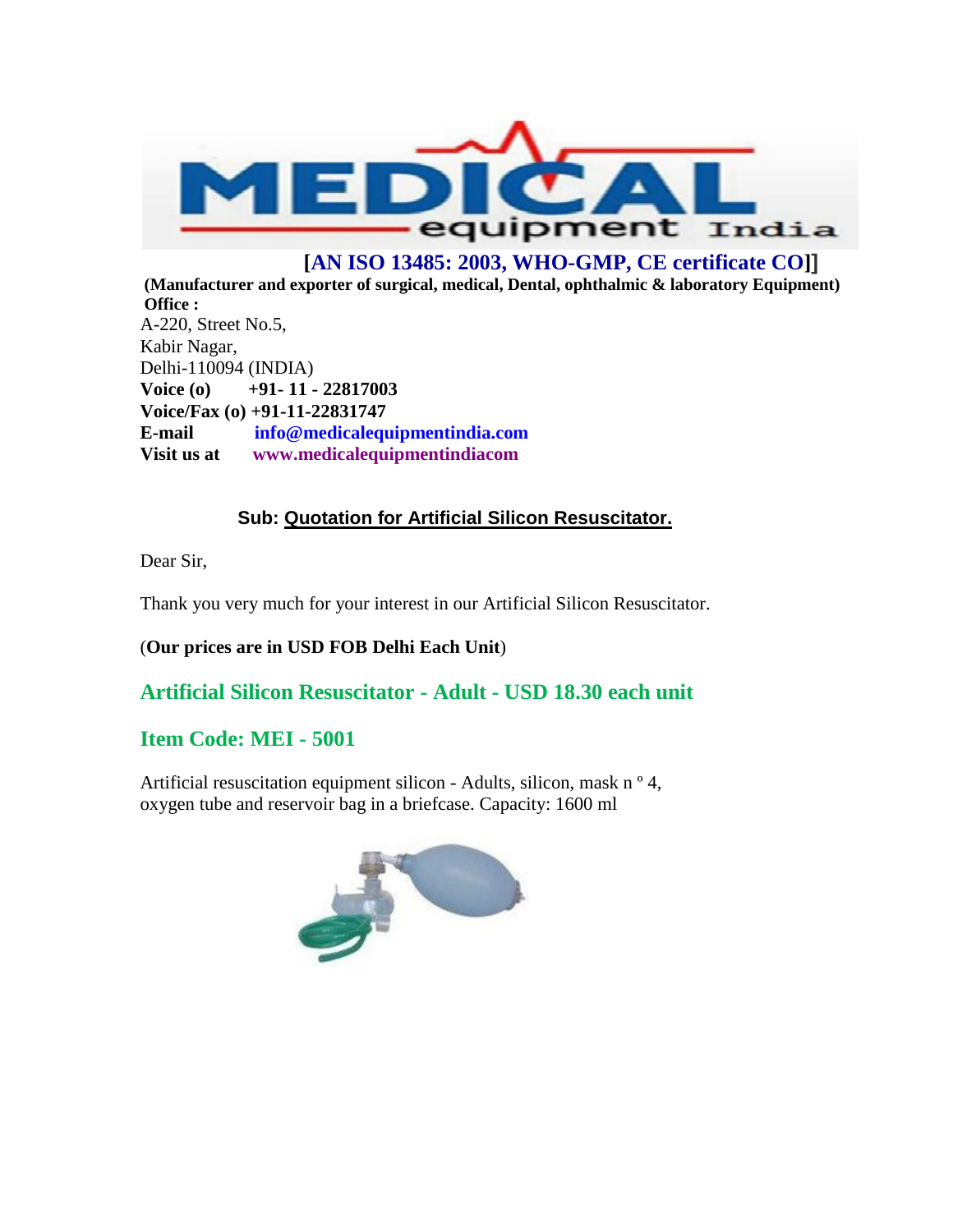#### **Construction material: Silicon**

#### **Technical Specification:**

**Bellow Capacity:** 1600 ML. **Oxygen reservoir bag Capacity:** 2600 ML **Mask size:** 5 No. **Oxygen tube length:** 1.5 Mtr. **Color:** white.

#### **Usage: resuscitators:**

Compact silicon emergency resuscitators breathing. These are made of silicone rubber and can be sterilized up to 136 $\degree$  C. Supplied with mask, oxygen and oxygen reservoir tube. This equipment is used in all general hospitals.

Measuring cartoon

Cartoon size - 55 X 46 X 52 Cmt

Total - 31 units.

Total weight: about 21 kgs.

Therefore, a cartoon character that has a size of  $55 \times 46 \times 52$  Cmts containing 31 units and the total weight (including the weight of cartoons) will be approximately 21 kilograms.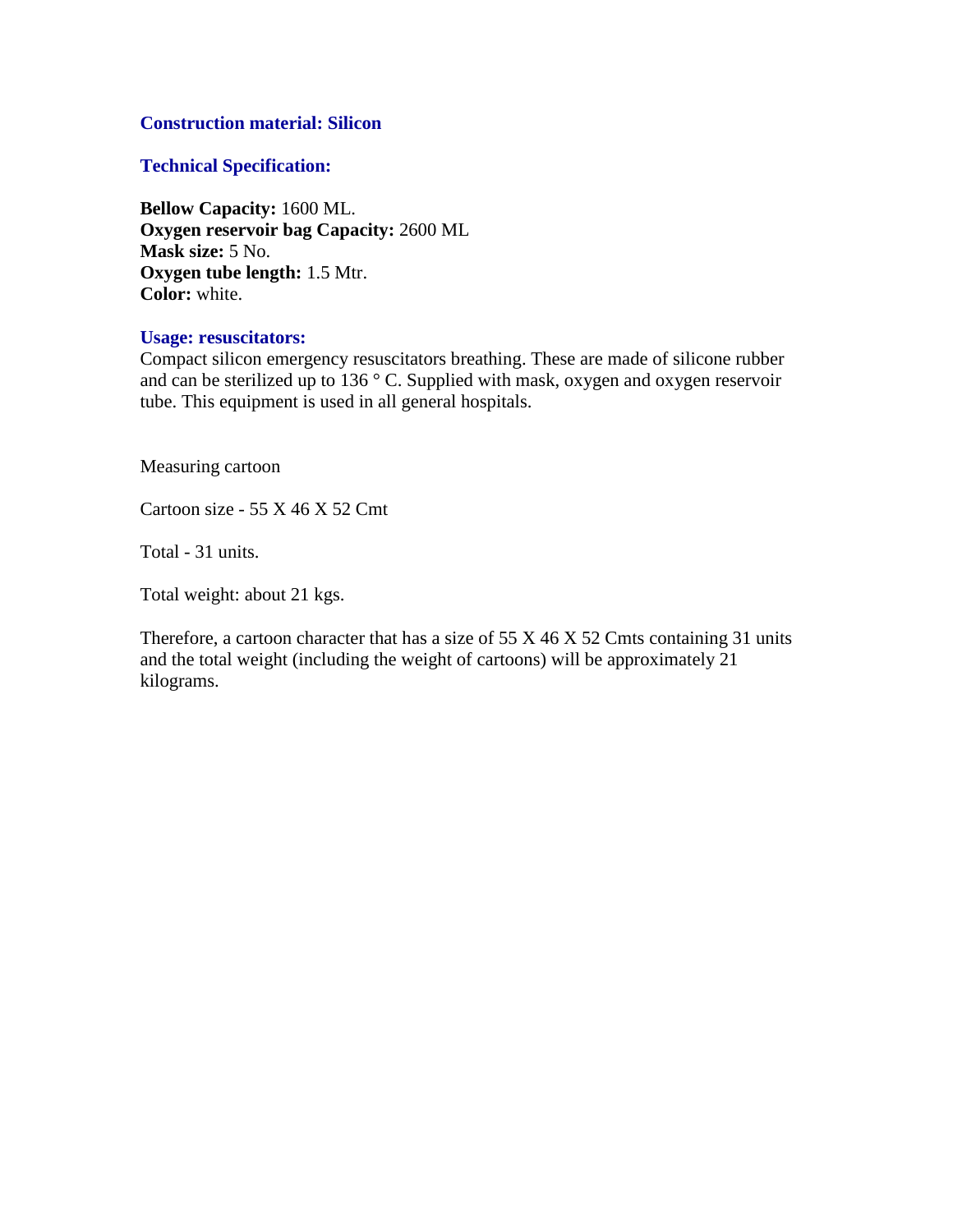## **Artificial Silicon Resuscitator - Child - USD 16.30 each unit**

### **Item Code: MEI - 5002**

Artificial silicone Resuscitator - Children, silicon, mask 1, oxygen tube and reservoir bag in a briefcase. Capacity: 500 ML



#### **Construction material: Silicon**

**Technical Specification:**

**Bellow Capacity:** 500 ML. **Oxygen reservoir bag Capacity:** 700 ML **Mask size:** 2 No. **Oxygen tube length:** 1.5 Mtr. **Color:** white.

#### **Usage: resuscitators:**

Compact silicon emergency resuscitators breathing. These are made of silicone rubber and can be sterilized up to 136 $\degree$  C. Supplied with mask, oxygen and oxygen reservoir tube. This equipment is used in all general hospitals.

Measuring cartoon

Cartoon size - 55 X 46 X 52 Cmt

Total - 50 units.

Total weight: about 21 kgs.

Therefore, a cartoon character that has a size of  $55 \times 46 \times 52$  Cmts containing 50 units and the total weight (including the weight of cartoons) will be approximately 21 kilograms.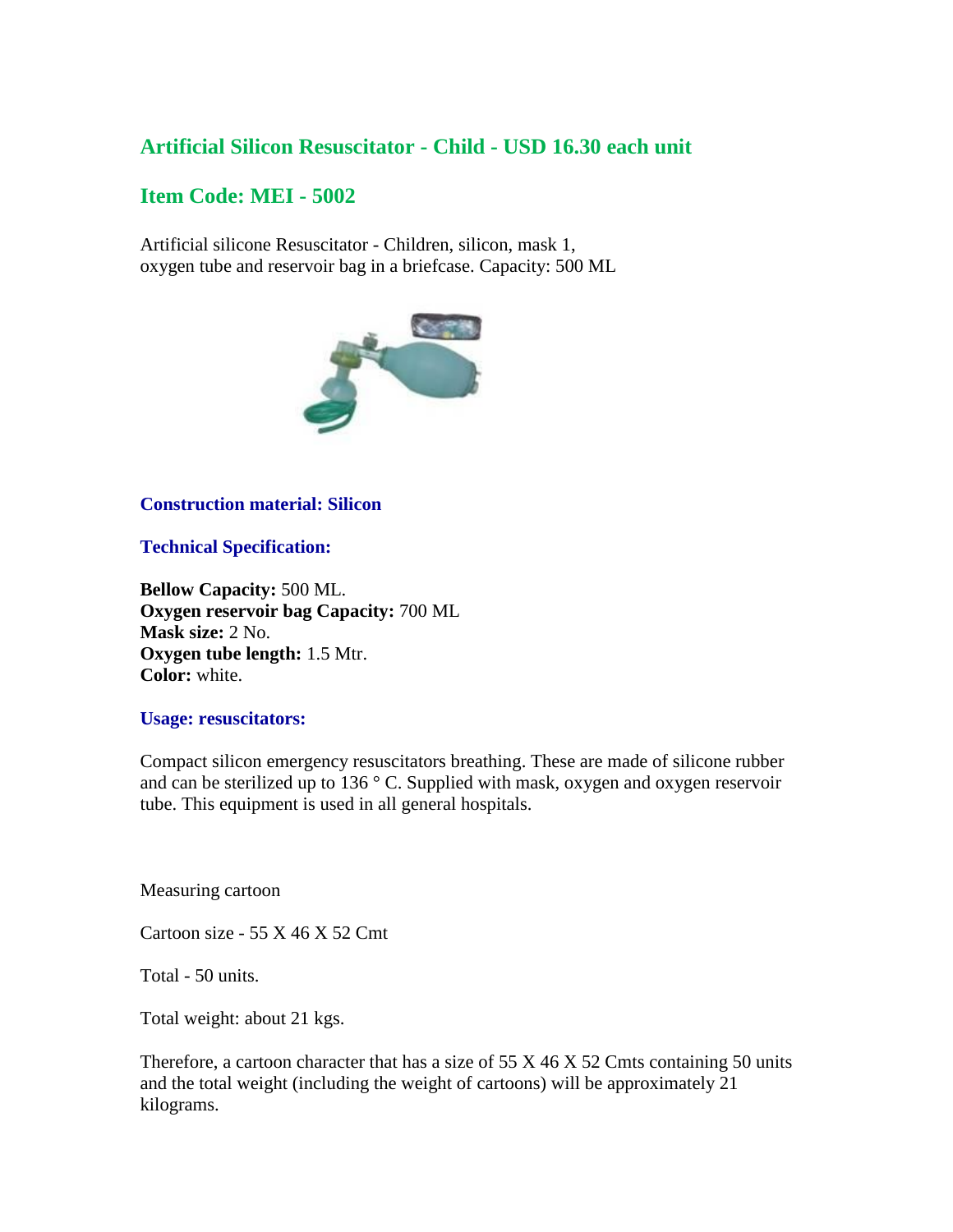### **Artificial Silicon Resuscitator - Infant - USD 14.30 each unit**

## **Item Code: MEI - 5003**

Artificial silicone Resuscitator - Children, silicon, mask No 0, oxygen tubing and reservoir bag in a briefcase. Capacity: 250 ML



#### **Construction material: Silicon**

-

#### **Technical Specification:**

**Bellow Capacity:** 250 ML. **Oxygen reservoir bag Capacity:** 500 ML **Mask size:** 1 No. **Oxygen tube length:** 1.5 Mtr. **Color:** white.

#### **Usage: resuscitators:**

Compact silicon emergency resuscitators breathing. These are made of silicone rubber and can be sterilized up to 136 ° C. Supplied with mask, oxygen and oxygen reservoir tube. This equipment is used in all general hospitals.

Measuring cartoon Cartoon size - 55 X 46 X 52 Cmt Total - 60 units. Total Weight: approx 22 kg.